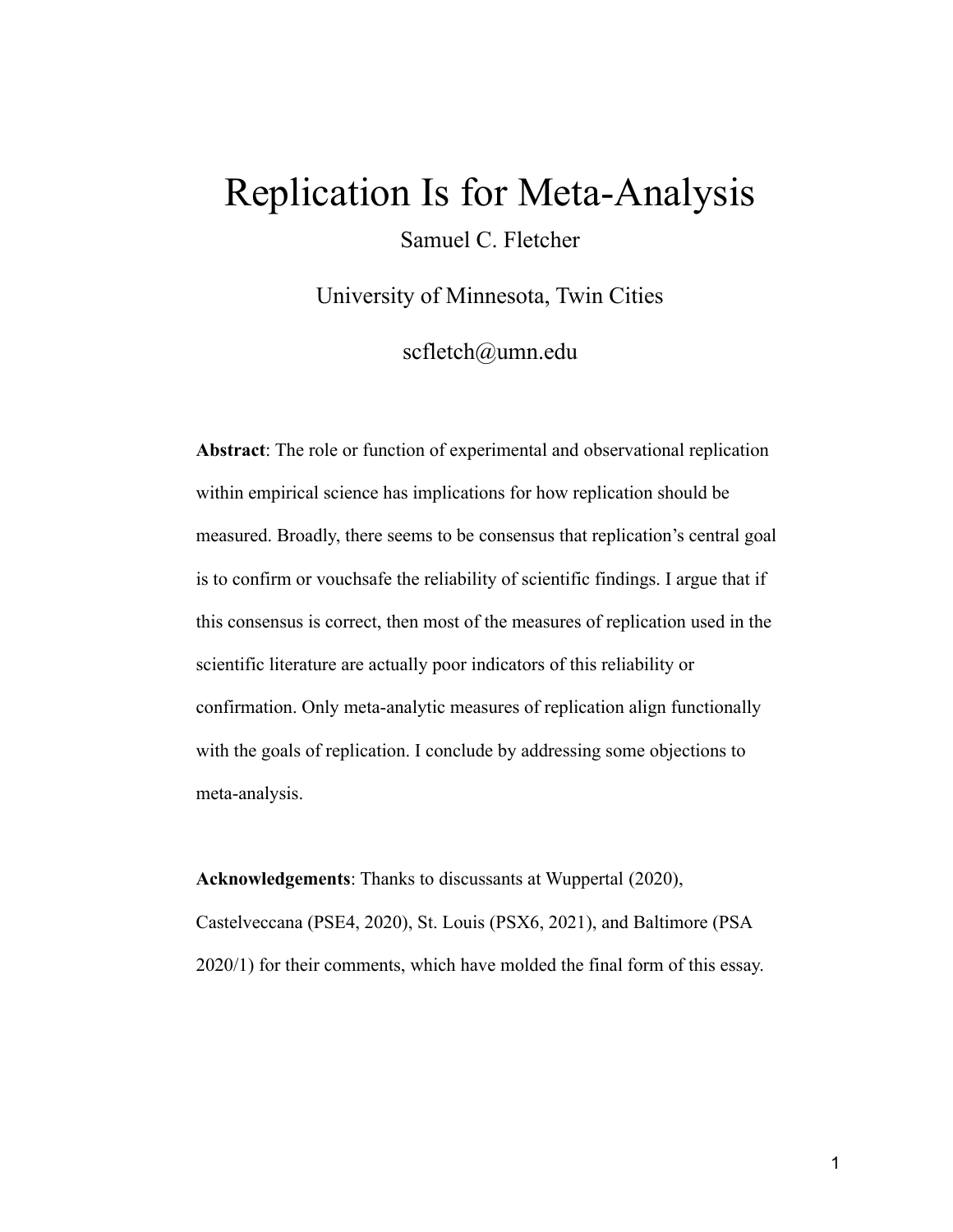#### 1. Introduction

Over the last decade, in scientific disciplines such as cancer biology (Begley  $&$  Ellis 2012; Mobley et al. 2013), social and cognitive psychology (OSC 2015; Klein et. al. 2018), experimental economics (Camerer et al. 2016), and the social and human sciences more generally (Camerer et al. 2018), researchers have found discrepancies between the results of a wide range of studies and the results of replication efforts directed towards them. Although varied in their particular details, these efforts in general seek to repeat past studies using as close to the same methodology as is reasonably possible. These repetitions, or replication attempts, were understood to succeed if and only if their results were sufficiently similar to the originals to be regarded as "the same." Researchers in various disciplines interpret the fact that so many of these replication attempts have *not* succeeded as indicating a widespread methodological problem (Baker 2016). They aver that this "crisis of replicability" (Spelman 2015) is a problem because such successful replication is necessary for scientific results to be confirmed, reliable, or trustworthy. <sup>1</sup> Probing these features is in fact the goal or function of replication efforts in the first place.

However, much of this scientific attention tacitly assumes that the way replication is measured in these studies comports with this function for replication efforts. My goal in this

<sup>&</sup>lt;sup>1</sup> The (perceived) failure of widespread replication efforts is only one of the indicators of the crisis. See Fidler and Wilcox (2018) and Romero (2019) for more on these and its multifarious hypothesized causes.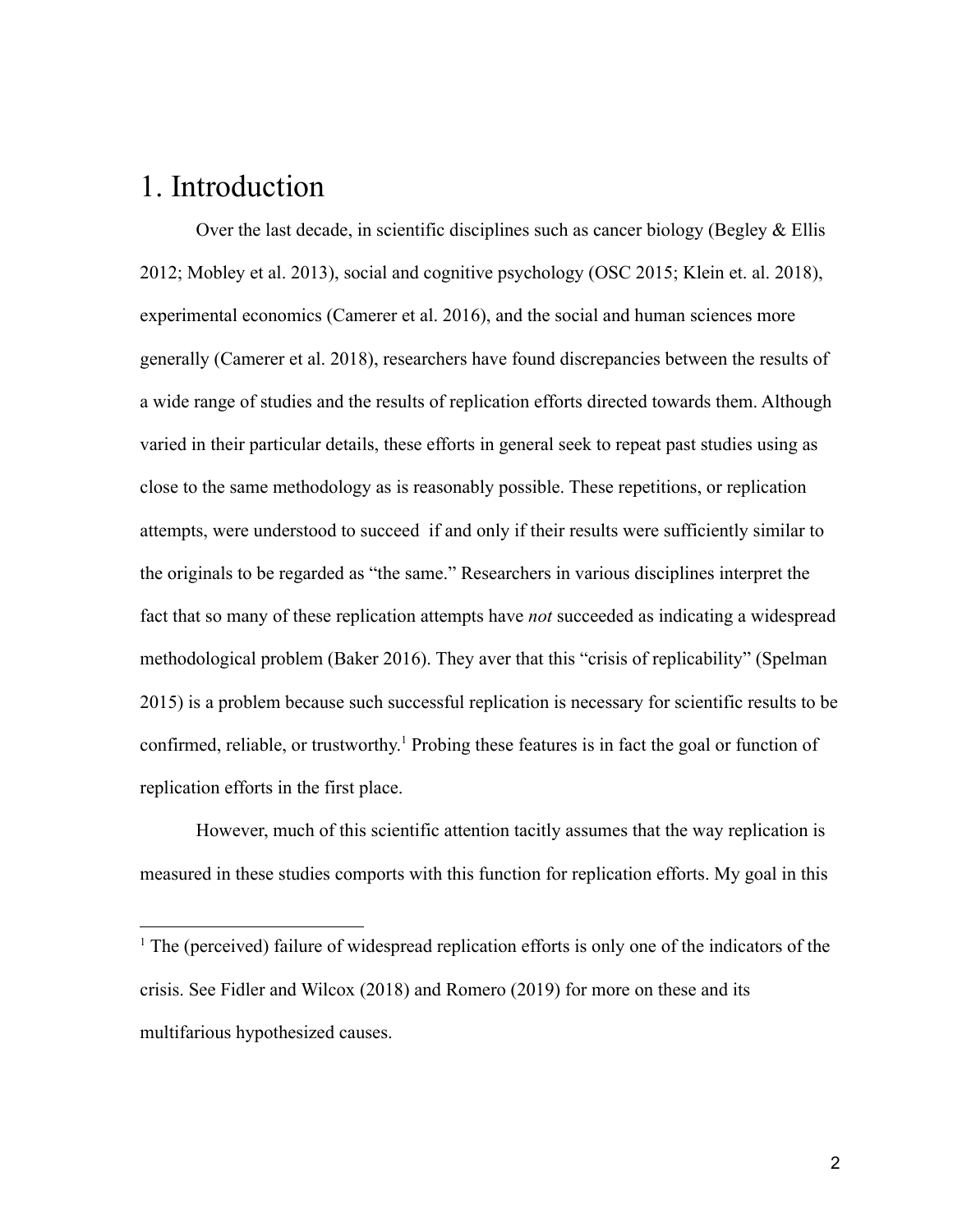essay is to scrutinize this connection. I argue that there is in fact a mismatch between the function of replication and the form it presently takes in much (though not all) of the scientific literature. That form distills statistical properties of the results of pairs of scientific studies to arrive at one of two outcomes: either one study replicates another study or it does not, simpliciter. Such binary conclusions are too coarse-grained to support replication's function of evidence amalgamation and can mislead researchers into seeing replication efforts as attacks on the validity of particular experimental studies. Adopting the rich techniques of meta-analysis, I suggest, would ameliorate these problems while better serving replication's functional goals.

To establish this, first, in section 2, I review how various accounts of what replication is accord regarding replication's function. So, although there is not yet agreement on how exactly replication should be defined, the seeming consensus on its function can serve as a robust starting point for investigating how that function should be measured. Second, in section 3, I show how most criteria or measures of replication in fact poorly represent how well particular scientific results are reliable or well-confirmed. This is because they give a very coarse-grained representation of how different experimental results relate to each other. Third, in section 4, I describe how meta-analysis does not suffer from this problem and how its technical goals align with the epistemological goals of replication in empirical science. Finally, I defend meta-analysis from common criticisms in section 5.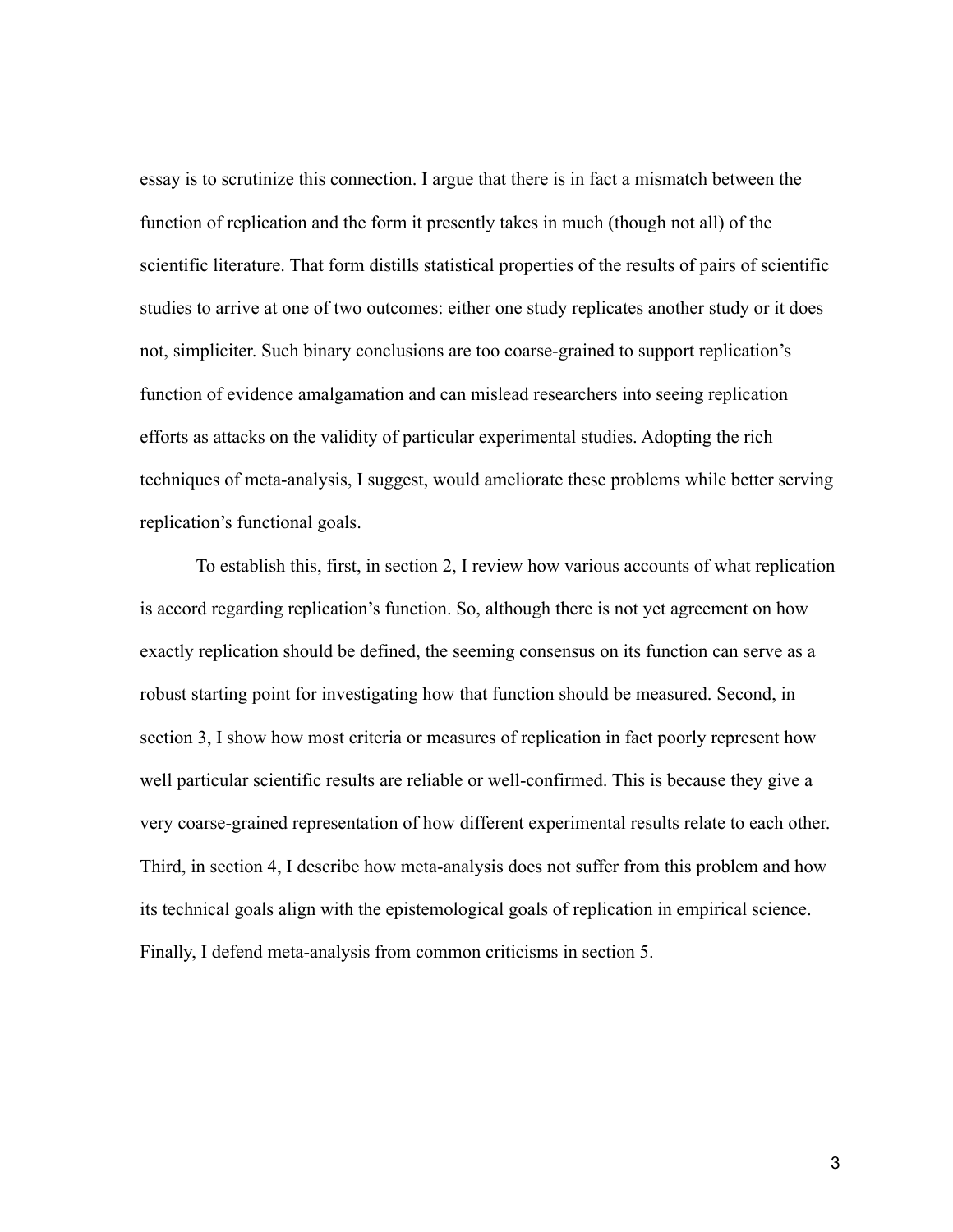### 2. Replication's Function

It is not difficult to find scientists in print asseverating the importance of replication. For example, both Moonsinghe et al. (2007, 218) and Simons (2014, 76) declare that replication "is the cornerstone of science."<sup>2</sup> But what part of the edifice of science does this cornerstone support? Moonsinghe et al. allude to its role in confirming causal hypotheses, and Simons to its ability to bolster the reliability of scientific descriptions of phenomena. In referring to their "cornerstone" declaration, Maxwell et al. (2015, 487) emphasize that replication undergirds the trustworthiness of scientific results, allowing us to distinguish "a true finding" from a false positive one.

Philosophers of science seem broadly to concur. As Romero (2019, 1) affirms,"We trust scientific findings because experiments repeated under the same conditions produce the same results." Popper (1959, 24-5) emphasizes that replication is a criterion for the reality and objectivity of a phenomenon, which is the object of scientific inquiry: "the scientifically significant physical effect may be defined as that which can be regularly reproduced by anyone who carries out the appropriate experiment in the way prescribed." He goes on:

<sup>2</sup> Simons uses the term "reproducibility," but in context intends nothing different from Moonsinghe et al. Some authors use these terms and their derivatives interchangeably, while others use them to denote different activities (Fidler and Wilcox 2018, §1). In this essay, I will use "replication" but intend to draw no particular distinction in doing so. So, when I quote other authors using these other terms I will not editorially alter them.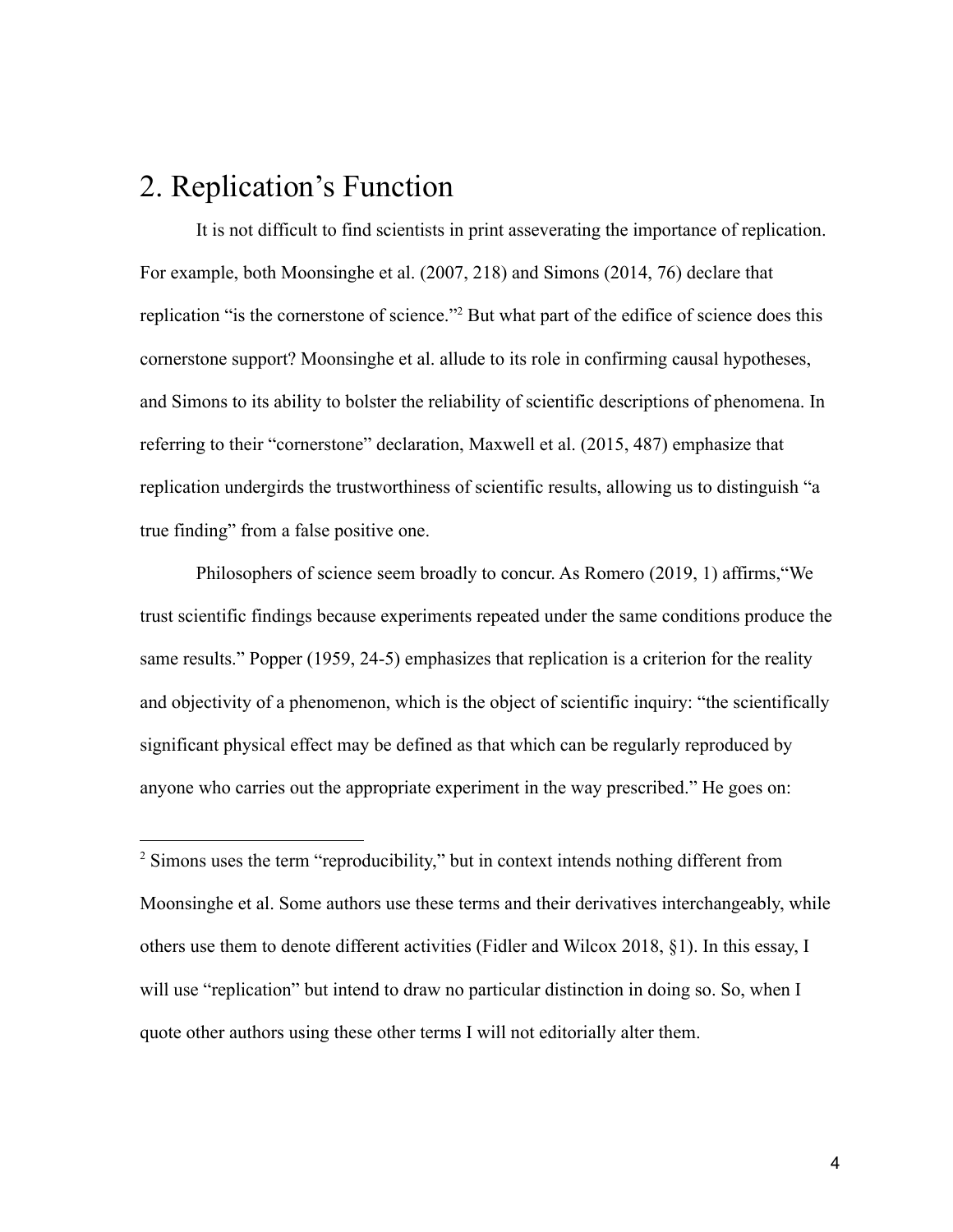"Only when certain events recur in accordance with rules or regularities, as in the case of repeatable experiments, can our observations be tested—in principle—by anyone. … Only by such repetition can we convince ourselves that we are not dealing with a mere isolated 'coincidence,' but with events which, on account of their regularity and reproducibility, are in principle inter-subjectively testable." (Popper 1959, 45). While Popper describes this criterion in terms of testing, which is not in his view a matter of potential confirmation, what's essential for present purposes is that he sees replication as a means to rule out alternative hypotheses (e.g., "coincidences") that would account for the observed regularity of the data.<sup>3</sup> This aligns with Moonsinghe et al.'s view, summarized above, that replication allows one to confirm hypotheses of interest, i.e., disconfirm alternatives.

The *functional account* of replication (Schmidt 2009, 2017; Fletcher 2021a) elevates this observation to a definition and a typology of replication in terms of its confirming or falsifying functions. According to it, the outcomes of individual scientific studies do not typically confirm or falsify scientific hypotheses by themselves, in line with the underdetermination of theory testing by experiment. In order for them to confirm or falsify, they must assume various auxiliary hypotheses, many of which amount to denials that certain other hypotheses would explain the data observed. The goal of replication is to accumulate

 $3$  This "ruling out" of course must operate within the constraints of testing holism and the theory-ladenness of observation (Popper 1959, sec. 30).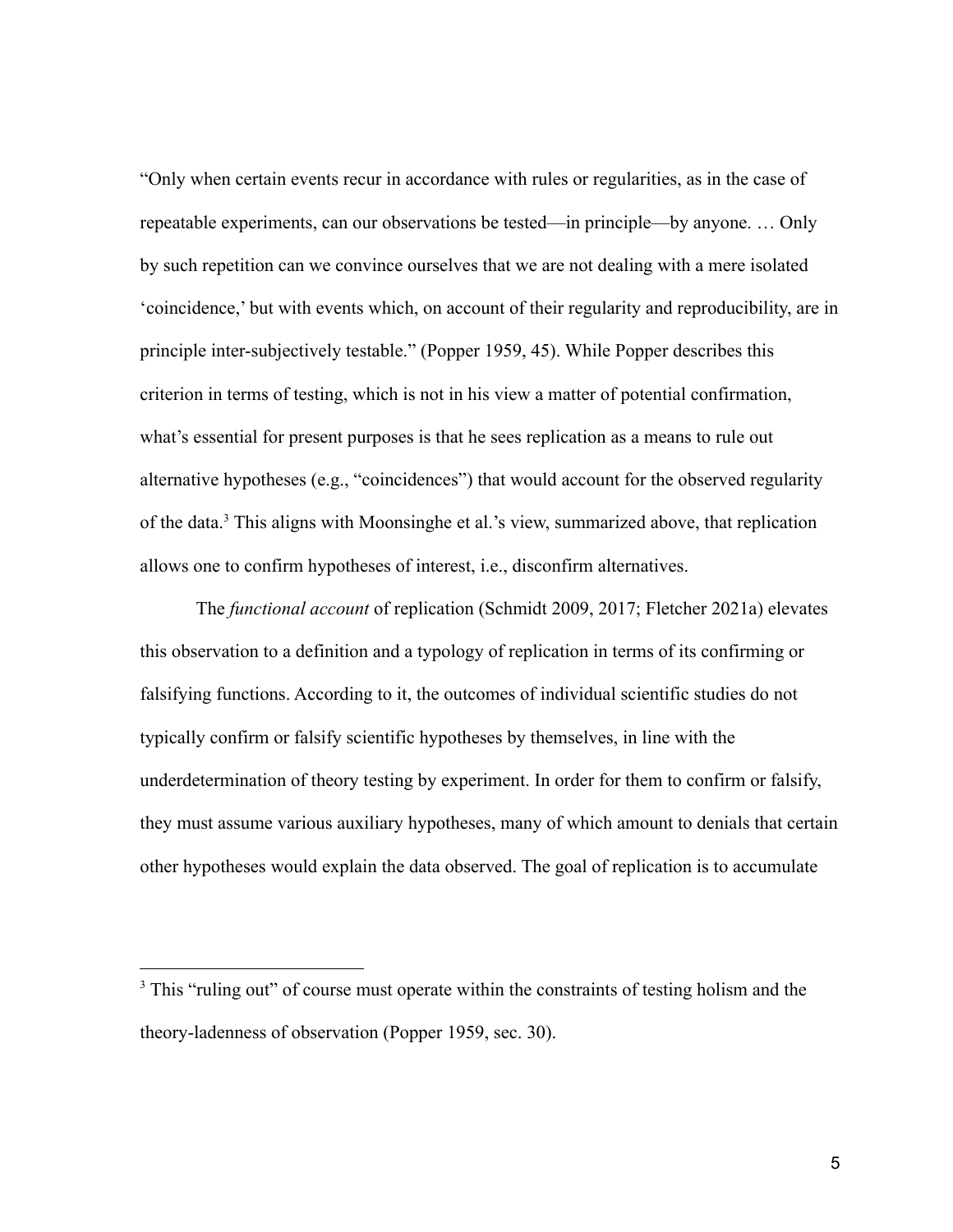evidence *against* these alternative explanatory hypotheses, which come in a variety of types concerning an original scientific study's results (Fletcher 2021a):<sup>4</sup>

- 1. They are due to mistakes in the data analysis.
- 2. They are due to sampling error.
- 3. They depend on contextual factors that the theory or hypothesis tested claims they do not.
- 4. They arise from fraud or questionable research practices.
- 5. They do not generalize beyond the original sample to a larger or different population which the theory or hypothesis tested claims they should.
- 6. The results do not generalize to other operationalizations or different types of tests of the same hypothesis.

A replication directed towards disconfirming or falsifying one of these alternatives repeats an original study by keeping fixed the latter's procedure, inasmuch as is possible and according to a background's theory's specification of what differences are and are not relevant. This may include features that should not make a difference to the results if the theory or

<sup>4</sup> Providing evidence against the first of these is sometimes called establishing the "reproducibility" of the results, narrowly construed (cf. fn. 2). New studies that provide evidence against 2–5 are sometimes called "direct" replications, and those against 6, "conceptual" replications. Nothing in what follows requires adopting this terminology, or demanding that they neatly partition all the relevant replications.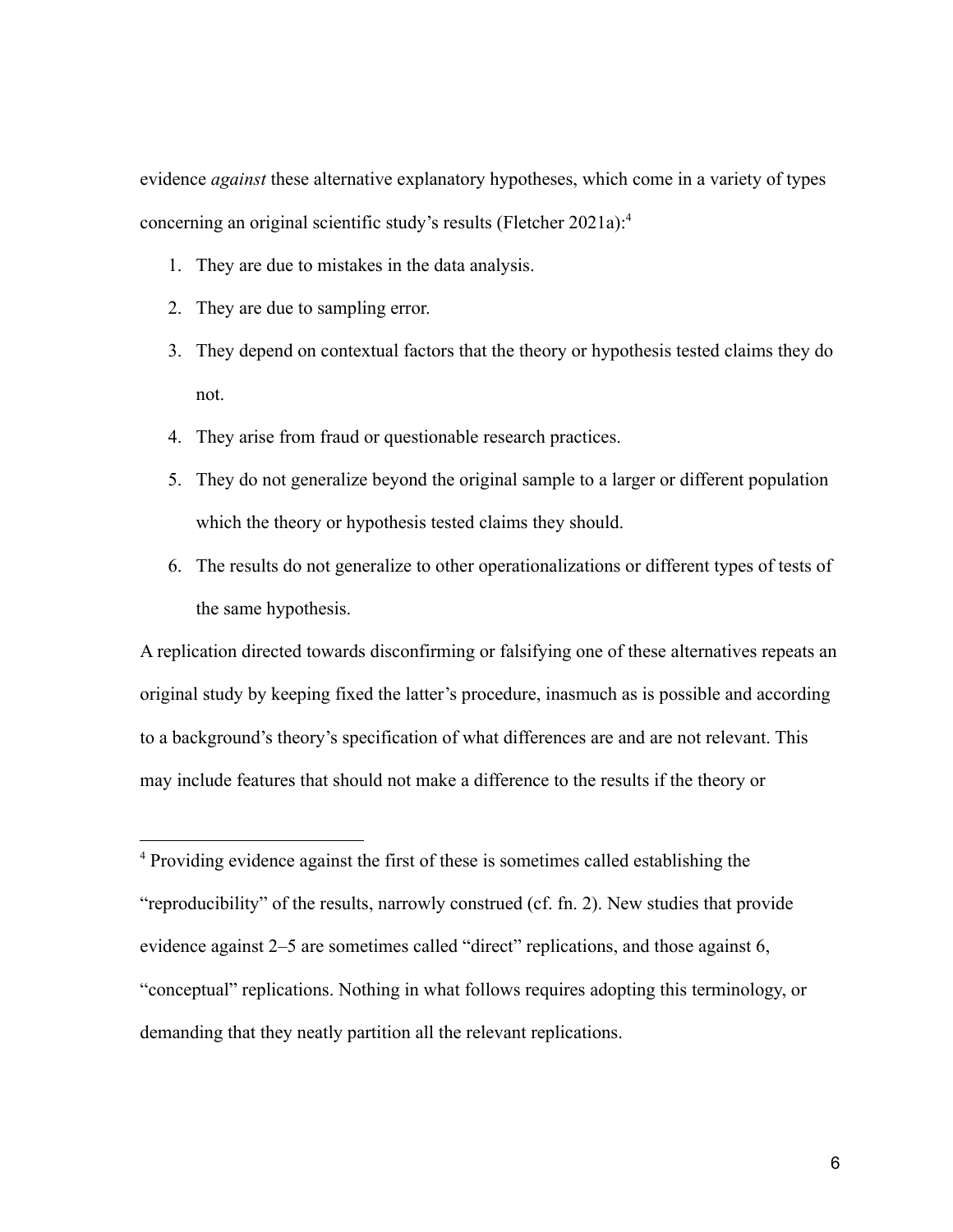hypothesis is true, but which would make a difference if one of the alternatives is true. In this way, the logic of replications' implications for scientific hypotheses often make use of Mill's methods.

Now, it is important to emphasize that the functional account of replication asserts neither that replication is the only way to rule out these alternative hypotheses, nor that all these alternatives always arise in the context of any scientific investigation. In this sense, the account does not support any universal claims about replication being a "cornerstone" of science simpliciter.<sup>5</sup> Rather, whether replication is possible and important depends on the particular details of the scientific investigation at hand; in this sense, its importance is "bottom-up," rather than "top-down" (Fletcher 2021a). But the functional account does describe what successful replications establish and what failed replications leave open, thereby grounding most of the other claims that scientists make about the importance of replication. For instance, the sense in which scientific results are more reliable or trustworthy when they have been replicated, according to the functional account, is simply that replications eliminate or disconfirm alternative explanations of the results, thereby confirming the original or target explanatory hypothesis. Such alternatives would be the "false positives" described by Maxwell et al., whose truth would undermine the existence of

<sup>&</sup>lt;sup>5</sup> Importantly, the tradition of analyses skeptical of this universality (e.g., Cartwright 1991; Leonelli 2018; Feest 2019) have not objected to the goals of replications when they are pursuitworthy.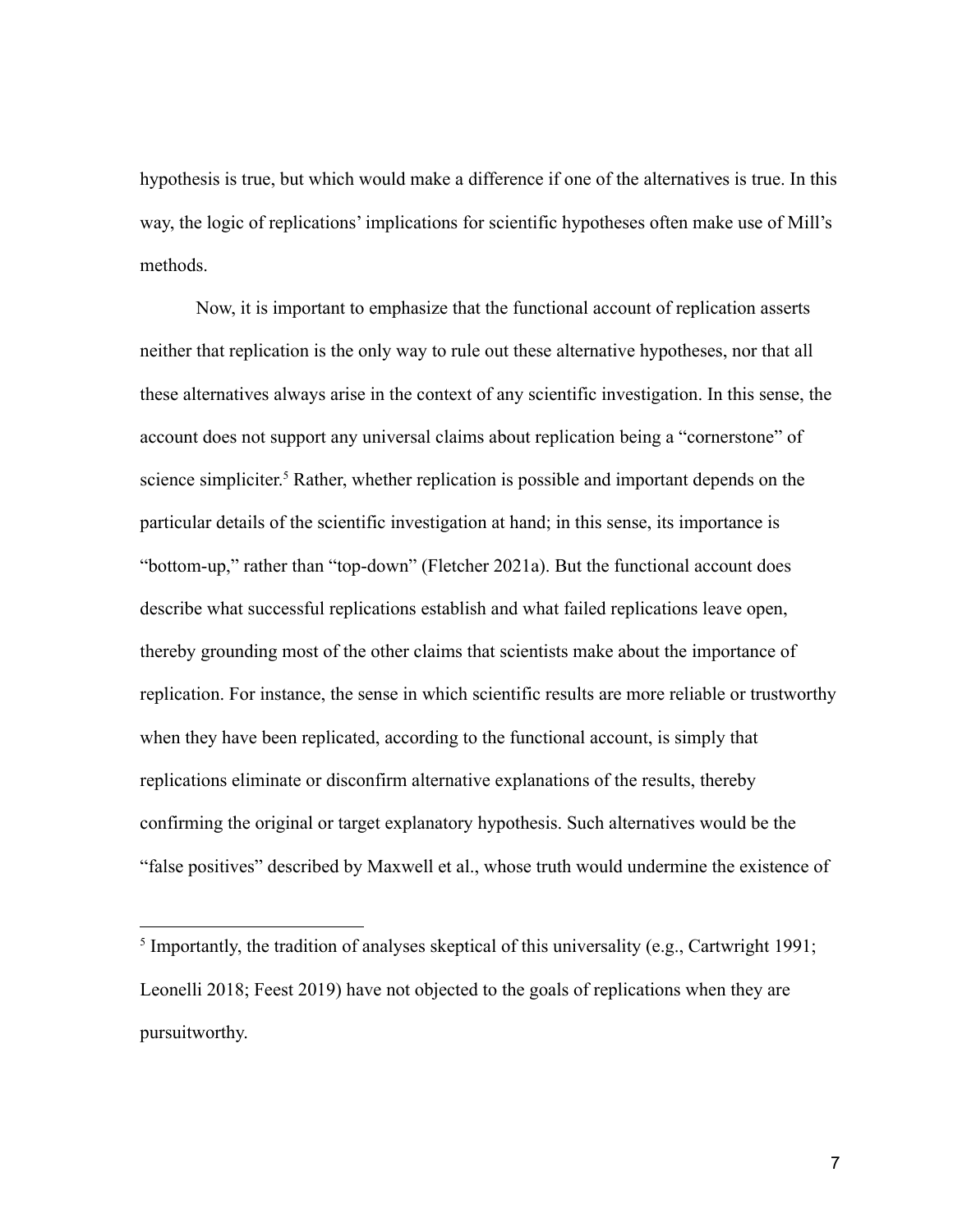the "real" effect or phenomenon that the results purportedly support. In particular, in reference to alternative 2 listed above, the results are not likely due to random variation or coincidences in the data.

Although the functional account of replication is not universally held, proponents of alternative accounts seem to agree that at least one central function of replication is to confirm hypotheses of interest and thereby bolster their reliability. For example, while Machery (2020) takes pains to contrast his "resampling" account of replication from the functional account, he nevertheless affirms that "Once a scientist has collected experimental data, she can assess whether a phenomenon is genuine and attempt to characterize it on the basis of these data. The inference from data to the reality and nature of phenomena would be unjustified if the token experiment having produced the data were unreliable … A token experiment is reliable if and only if, if one repeatedly sampled new values for the experimental components that are treated as random factors …, everything else being kept constant, the same experimental outcome would be found with high frequency" (Machery  $2020$ , 554-5).<sup>6</sup> The purpose of a replication, on the resampling account, is "to assess the

 $6$  Machery (2020, 554-5) notes another defeater for the inference from data to phenomena, that of the "validity" of an experiment: "A token experiment is valid just in case it actually supports the conclusion it claims to establish." In what follows, I will focus on the reliability aspect.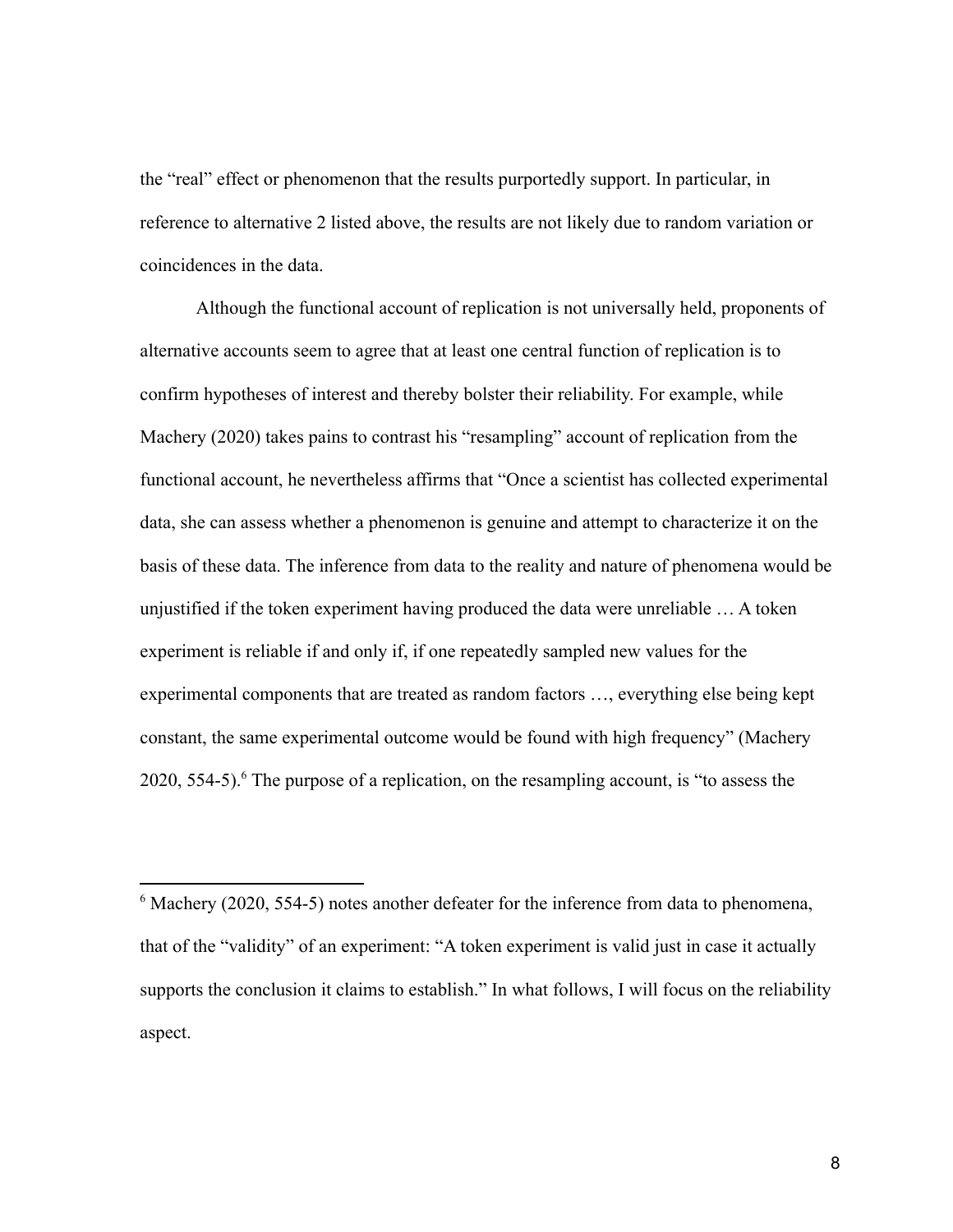reliability of the original experiment" (Machery 2020, 556), in line with the purposes of replication that the functional account identifies (especially in ruling out sampling error).

Nosek and Errington (2020) also contrast their account with the functional account. They state that a "Replication is a study for which any outcome would be considered diagnostic evidence about a claim from prior research. … To be a replication, 2 things must be true: outcomes consistent with a prior claim would increase confidence in the claim, and outcomes inconsistent with a prior claim would decrease confidence in the claim" (2020, 2). Despite the contrast, this account is in a sense even more functional than the functional account: all that it takes for a study to be a replication is that it fulfills a confirmatory function for an original study's hypothesis; it doesn't also need to have a similar protocol, as the functional and resampling account hold. Nosek and Errington's proposal accordingly has many counterintuitive consequences. For instance, as long as one study is seen not to be completely irrelevant to a hypothesis tested by another, it would count as a replication. But all that matters for present purposes is that even on such an extreme view, there is broad agreement on replication's function. Indeed, this agreement seems to be generic. When Gómez, Juristo, and Vega (2010) canvassed scholarly literature on replication across 18 disciplines, they identified many replication typologies, but found commonality among the functions of replication that align with those of the functional account presented. Thus there seems to be a substantial consensus about the functions of replication in science for confirming hypotheses that explain the data of a study and eliminating or disconfirming alternative explanatory hypotheses.

9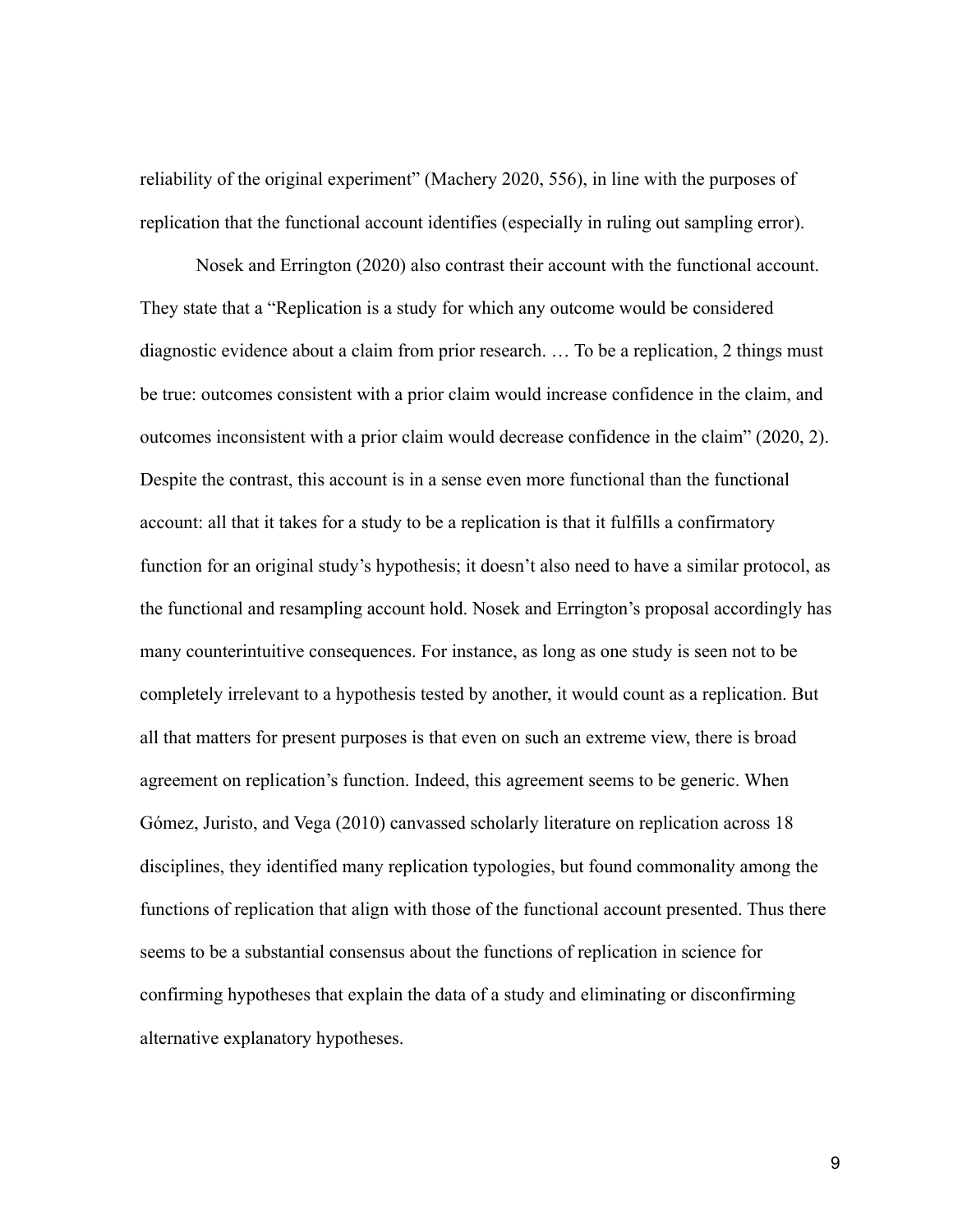## 3. Binary Criteria of Replication

Given that there seems to be broad consensus on the (dis)confirmatory functions of replication, it stands to reason that the best way to measure the extent to which one study replicates another would be in terms of how well the replication study confirms the hypothesis of interest or disconfirms alternative hypotheses. This is especially so when the target of replication is any of the alternative hypotheses, 2-5, e.g., that the original results were due to sampling error (alternative 2). In this case, the replication is most often very similar to the original study in design (a so-called "direct" replication).

However, such measures are not what one finds, generically, when one surveys the sorts of replication criteria employed by the large-scale replication efforts described at the beginning of this essay, or in most methodological discussions of the replication crisis. Instead, one usually finds the use of one or more of several *binary* criteria for replication. In other words, these criteria represent successful replication as a binary relation on pairs of sufficiently (and relevantly) similar studies. They intend to capture a sense in which the results of the studies are the same, or at least sufficiently similar. Judgements of scientific reliability based on them then derive from whether a replication of the original study of interest was successful, or from the proportion of replications that were successful.

There are a variety of binary replication criteria. Here are four that OSC (2015) employed:

1. Compare whether the original and replication studies arrive at the same conclusion in the same test of statistical significance of the same hypothesis at the same

10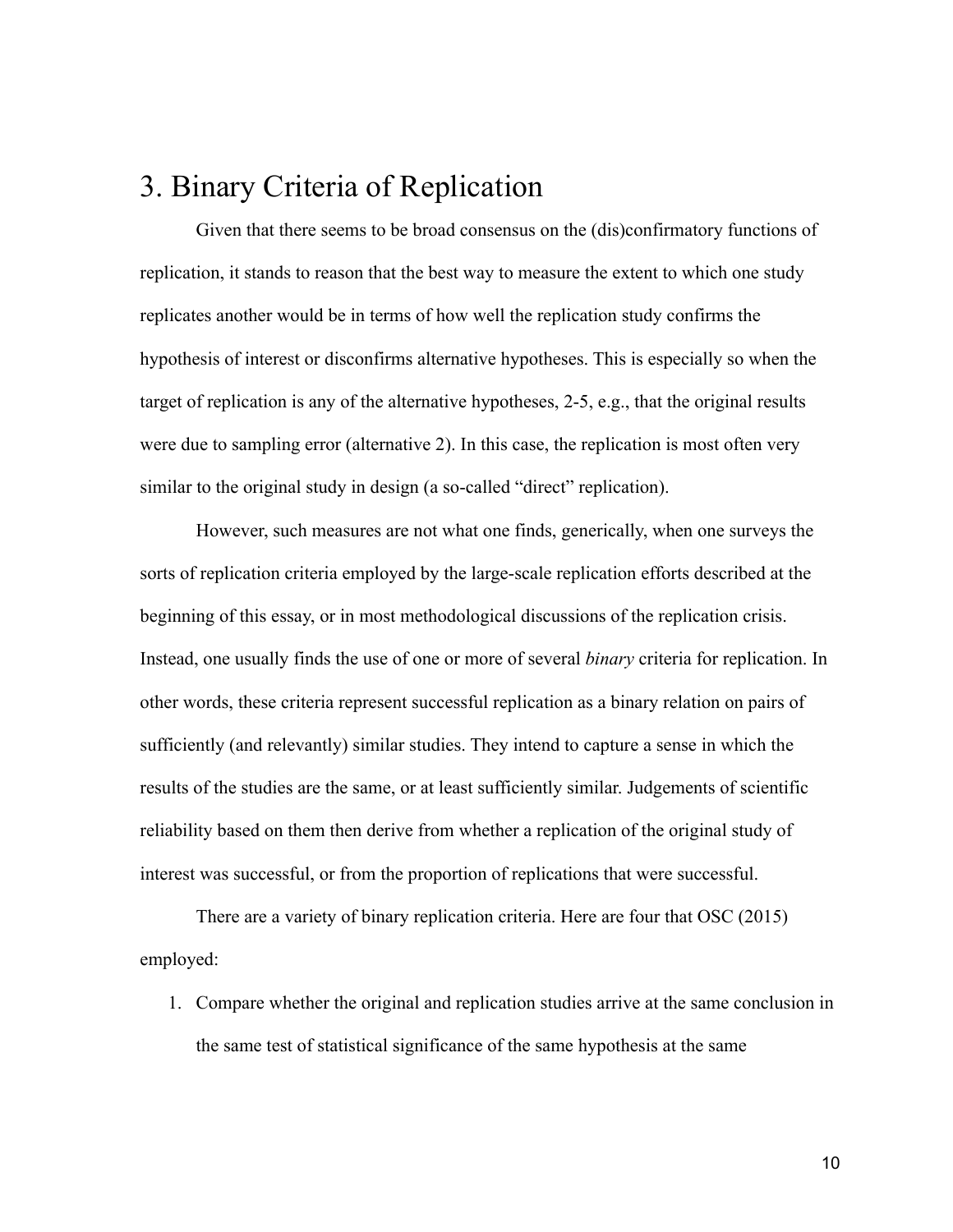significance level. This criterion, which is probably the most commonly employed in the replication literature, assumes the framework of null hypothesis significance testing (NHST). For instance, in the test of whether a treatment has any effect on a measurable variable of interest, one calculates the p-value of a statistic summarizing the data assuming a null hypothesis of no effect; if the value is below a pre-specified significance level—often 0.05—then the test rejects the null hypothesis, and does not reject otherwise. These are the two possible conclusions of a study using NHST.

- 2. Also in the framework of NHST, report the result of a significance test of the null hypothesis that the data for the original and replication studies were drawn from the same population. The replication is successful if and only if the test does not reject.
- 3. Check whether the original study's effect size point estimate lies within the replication study's confidence interval at a certain confidence level—often 0.95—for the effect size (or, alternately, with the role of the original and replication reversed). A particular confidence interval construction procedure selects a set of point hypotheses based on the data—often an interval, if point hypotheses are represented by real numbers—such that at a probability at least equal to the confidence level, the set includes the "true" hypothesis. The replication is successful if and only if the point estimate does lie in the confidence interval.
- 4. Query the replication team as to whether their results successfully replicate the original's (or with the roles of the replication and original teams reversed).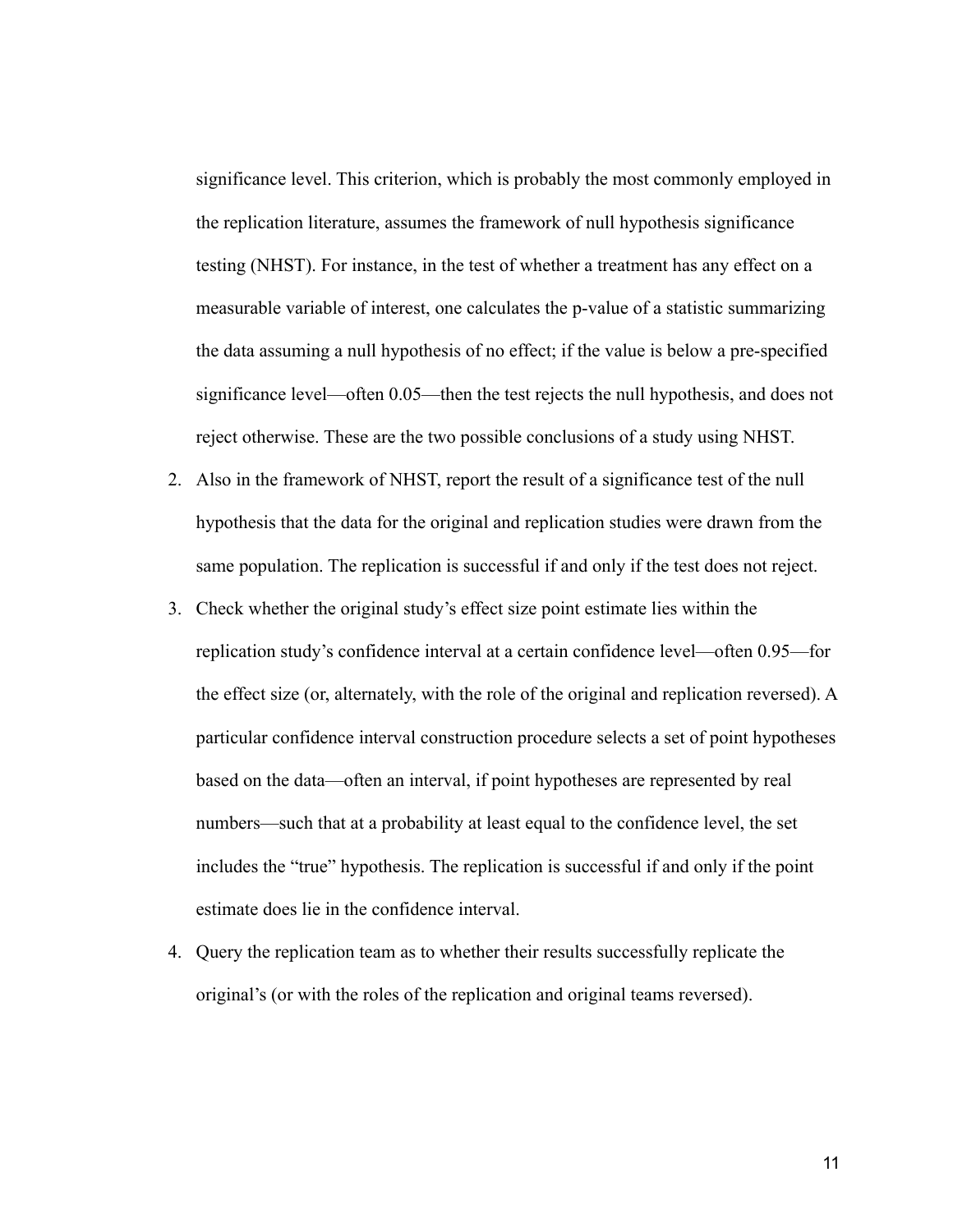While there are other binary replication criteria that could be employed, these illustrate both their representative commonality and variability.

There are many apt criticisms of binary criteria for replication. Here I focus on two that apply to all of them in virtue of the features they share, namely, that they are binary relations on studies or experiments.<sup>7</sup> The first is that the division of data into distinct studies or experiments has a pragmatic, conventional aspect that renders replication criteria based on it objectionably conventional. To see this, imagine an experimenter who has collected data using three different instruments, the results of which they publish with a joint data analysis. How many studies have they conducted? Delineating by data analysis, one; delineating by instruments, three. If two of the instruments were directed towards the same spatiotemporal events, then this could count as two studies, delineated by spatiotemporal contiguity. Which of these (or others) the experimenter presents as being the case depends on the conventions of their discipline. These conventions for distinguishing which sets of data belong to different studies allow scientists to coordinate their collective research enterprises and distribute credit, but they do not carry any evidential import. Adopting a different convention does not change the confirmatory import of the total data on hypotheses of interest. Yet different conventions permit different claims about replication.

Consider the case, in the above thought experiment, in which the experimenter delineates by instruments. There are then three studies. Using some binary replication

<sup>&</sup>lt;sup>7</sup> For further criticisms based on particular details of these replication criteria, see Fletcher (2021b).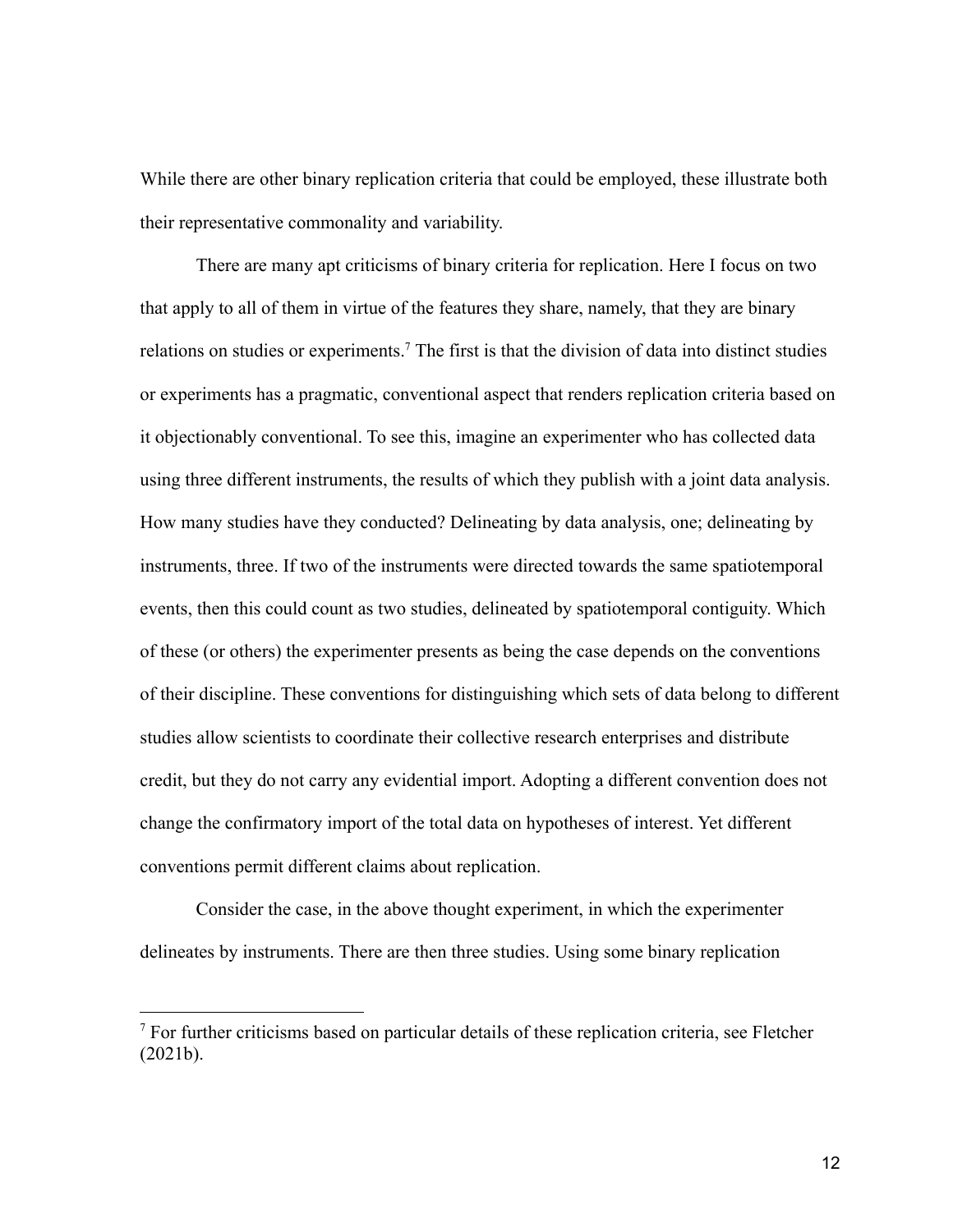criterion, it is possible that one study provides evidence for an effect but the other two do not. This would be a double failure of replication. If the experimenter then delineates by spatiotemporal contiguity, thereby combining what were the two failed replications into one, it's possible for the resulting study to be a successful replication. Yet if the experimenter delineates by data analysis, there is no question of replication success or failure; no replication has yet been attempted. This variability does not permit any objective, convention-free description of how the data bear on replication's confirmatory function.

The second criticism of binary replication criteria that I would like to propound here is that these criteria are too coarse-grained to be as informative measures of replication as one would desire, given that one is committed to the evidential goals of replication. Recall from section 2 that those goals, or functions, are to confirm hypotheses of interest by ruling out or disconfirming alternative explanatory hypotheses for the original study's data. Although there is no agreement on what the correct account of scientific confirmation or evidence is, there is agreement that it comes in varied degrees. Confirmation by instances, hypothetico-deductivism, and Bayesian confirmation theories affirm this (Crupi 2021), as do evidential or epistemic interpretations of classical statistical testing (Mayo 1996, 2018; Fletcher and Mayo-Wilson forthcoming). Even falsificationists, such as Popper, demand high "corroboration" of a theory in order for it to be retained as reliable. But by definition, a binary criterion for replication does not come in varied degrees. Given a replication, any binary criterion is mute about just how well the resulting evidence supports the hypothesis of

13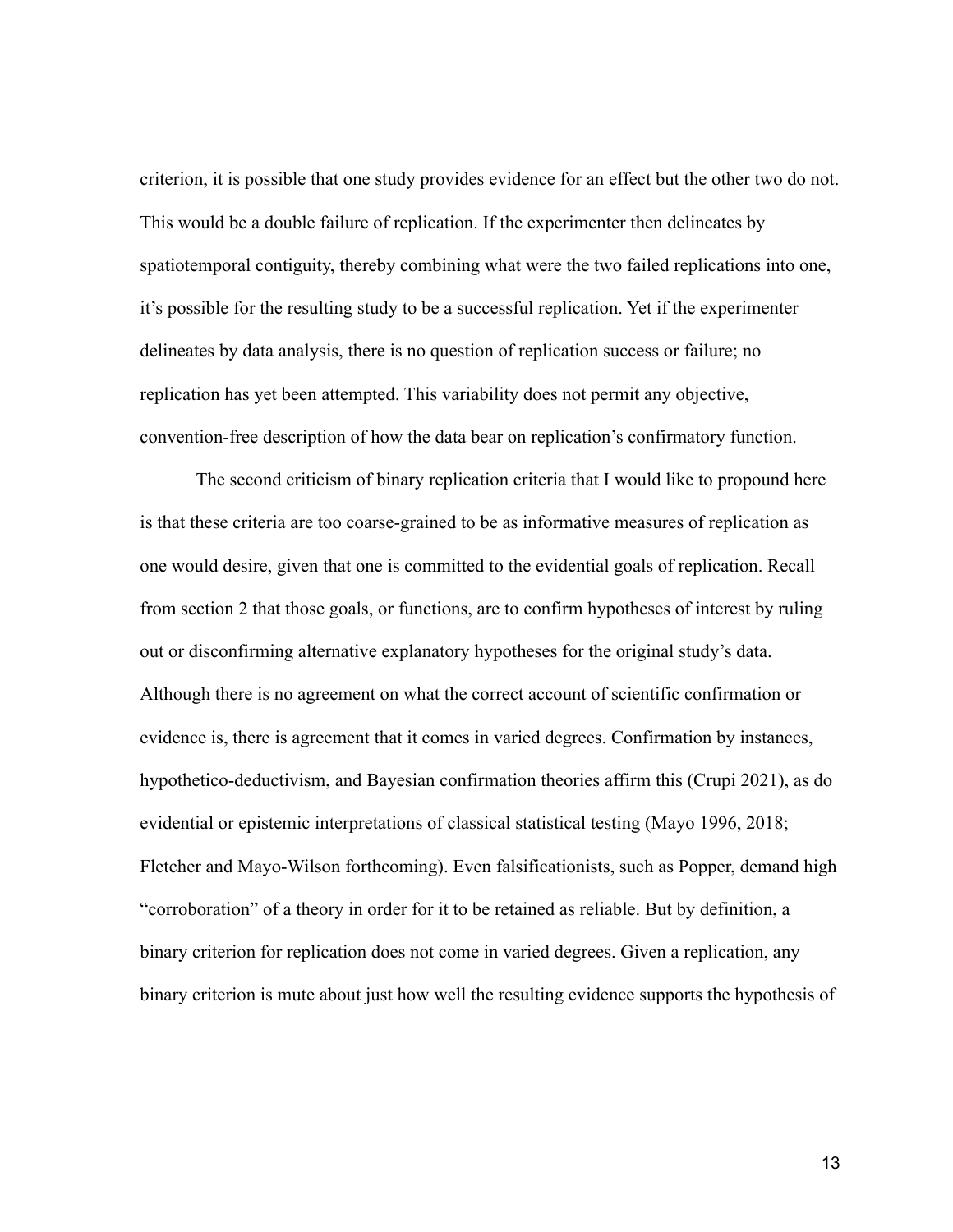interest if the replication is successful, and about just how discordant the resulting evidence is if the replication fails.

To be clear, binary replication criteria do provide *some* information about the strength of our evidence for hypotheses of interest. Given a fixed convention for delineating studies, counting the proportion of replications that agree with an original study, according to some criterion for sameness, is more informative than nothing. But that information is unhelpfully partial and coarse. It does not entail, for instance, that the evidential basis for a hypothesis, hence its reliability, is the same as another even if they have the same number of successful replications. The evidential basis is in finer-grained details of the data. Binary replication criteria may also well serve the practical purpose of drawing the research community's attention to replication problems, despite the partial information that they convey, but that purpose is different than their evidential purpose.

## 4. Replication and Meta-Analysis

If the goal of measuring replication is really to assess the reliability or confirmation of scientific hypotheses, then a good measure should come in the same degrees that confirmation does. Meta-analysis, the class of statistical techniques that amalgamates the evidence for a hypothesis, such as an effect size, across multiple studies, does exactly this. It is "meta" in the sense that it takes studies as input rather than a single data set. Thus it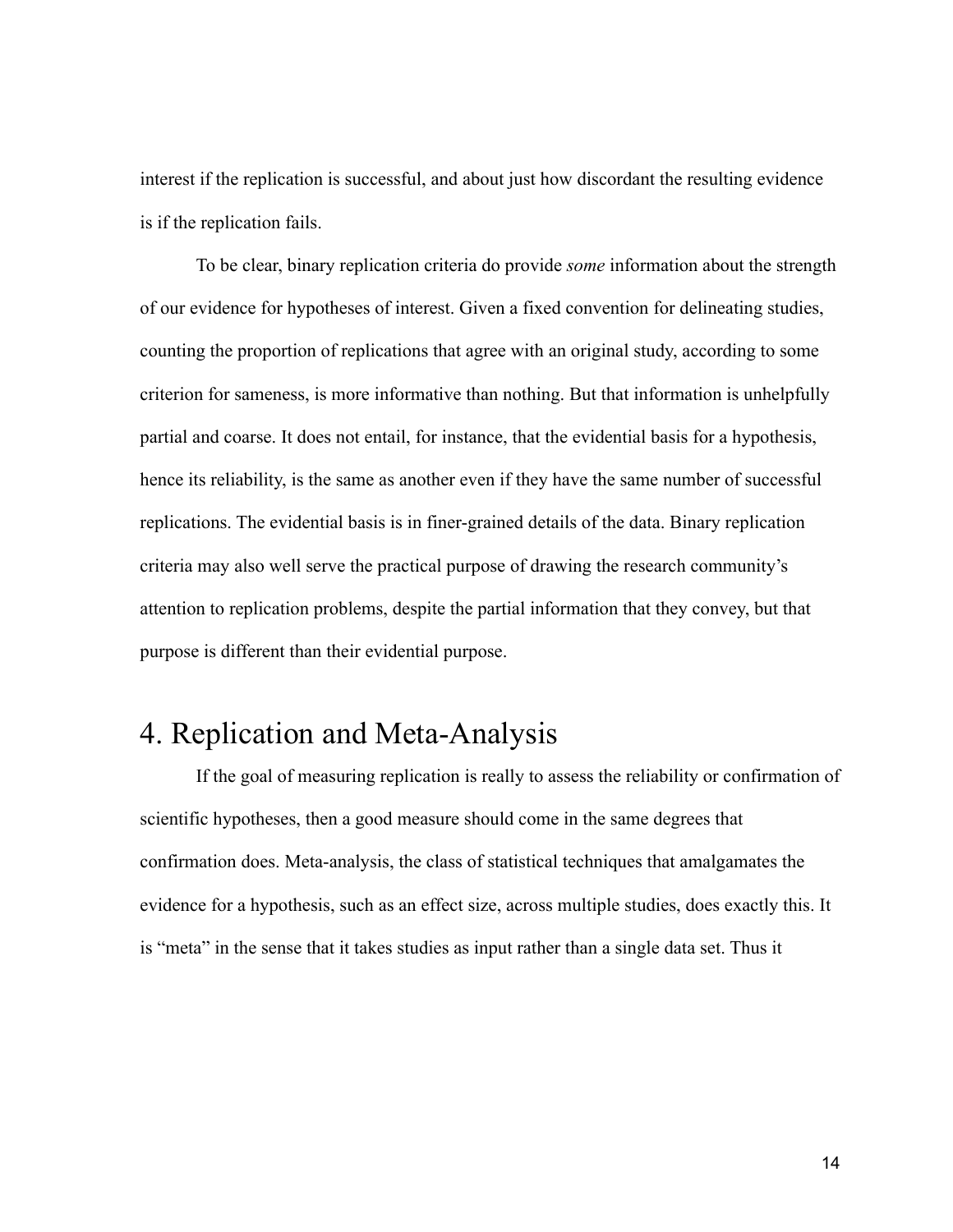combines evidence from multiple studies in order to better understand the strength of the total evidence for or against hypotheses.<sup>8</sup>

Some approaches to meta-analysis with replications simply amalgamate the evidence provided by the original and replicating experiments, then use one of the binary replication criteria outlined in section 3, with the meta-analytic study in place of the replication. But that is not the use of meta-analysis that aligns best with the confirmatory goals of replication described in section 2. Rather, the best use is what Braver et al. (2014, 334) call *continuously cumulating meta-analysis* (CCMA):

In CCMA, instead of misleadingly noting simply whether each replication attempt did or did not reach significance [in the manner of NHST-based replication measures], we *combine* the data from all the studies completed so far and compute various meta-analytic indexes to index the degree of confidence we can have that a bona fide phenomenon is being investigated. In other words, the individual effect sizes of the entirety of completed studies are

<sup>&</sup>lt;sup>8</sup> I leave discussion of the formal details of meta-analytic techniques for another occasion; see, for instance, Borenstein et al. (2021) for a contemporary textbook treatment. My argument in this section only depends on the fact that meta-analysis encompasses the general process of using statistical methods to combine the data and evidence about hypotheses, especially regarding the sizes of effects.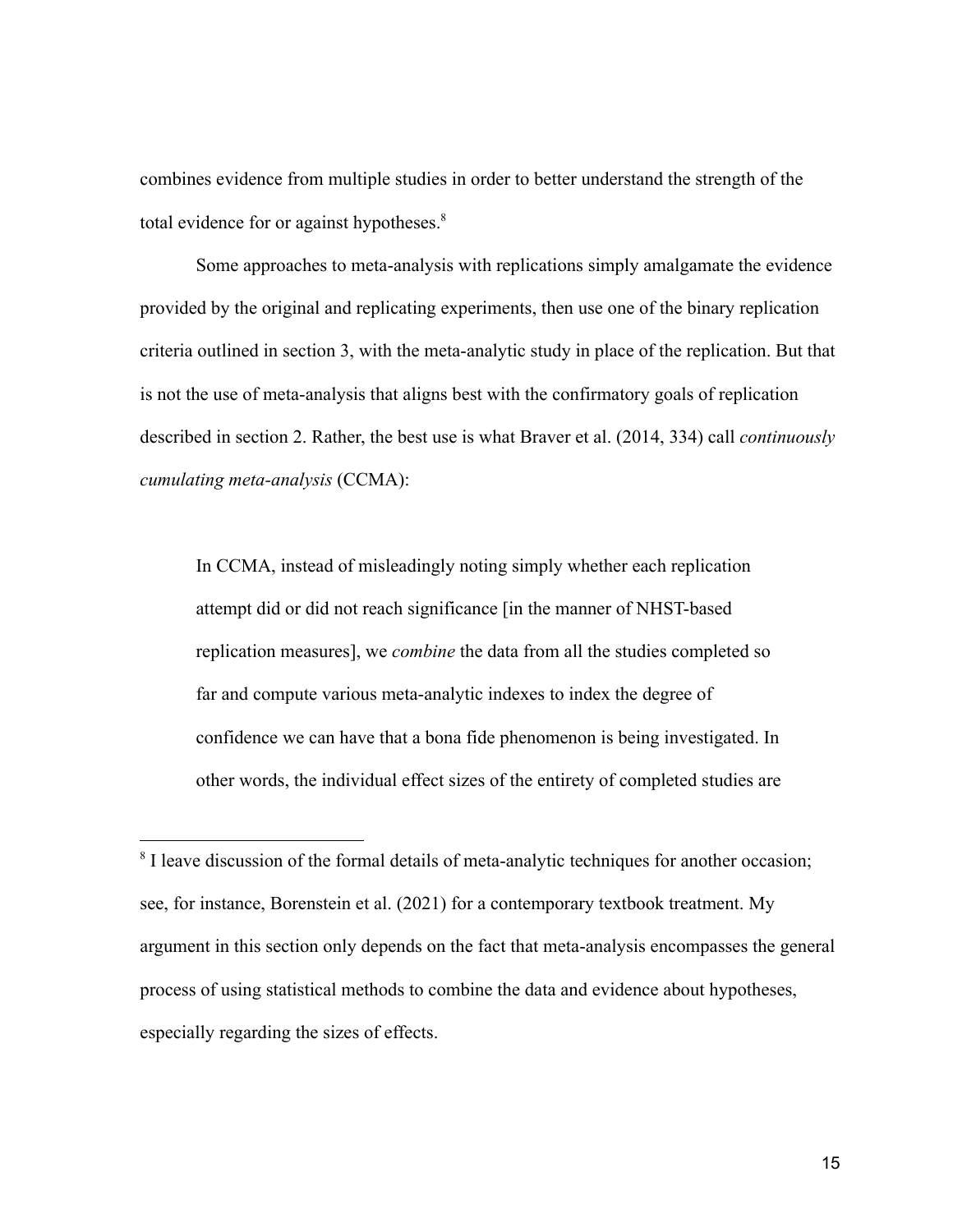pooled into a single estimate. … The CCMA approach therefore shifts the question from whether or not a single study provided evidential weight for a phenomenon to the question of how well all studies conducted thus far support conclusions in regards to a phenomenon of interest.

The indexes to which Braver et al. refer describe effect sizes and variability, thus quantify the evidence against the sorts of alternative hypotheses described in section 2 whose disconfirmation is the primary goal of replication.

Importantly, meta-analysis uses statistical models in the same way as any other (non-"meta") study does, so it supports the same progressive methodology of starting with simple models, statistically checking the validity of its assumptions, then adding complexity as needed, according to whichever simple assumptions are disconfirmed. For instance, in the presence of heterogeneity indicating evidence *for* certain of the alternative hypotheses described in section 2, there are meta-analytic techniques for correcting the estimate of the total evidence *in spite* of this heterogeneity. (See, e.g., Schmidt and Hunter (2015, Ch. 13) for more on this.) This shows that the effectiveness of meta-analysis does not depend on any prior (dis)confirmation of the hypotheses whose support it is supposed to measure.

### 5. Objections to Meta-Analysis

Although the tools of meta-analysis, and CCMA in particular, provide non-binary measures of replication that actually serve replication's function, they have not been without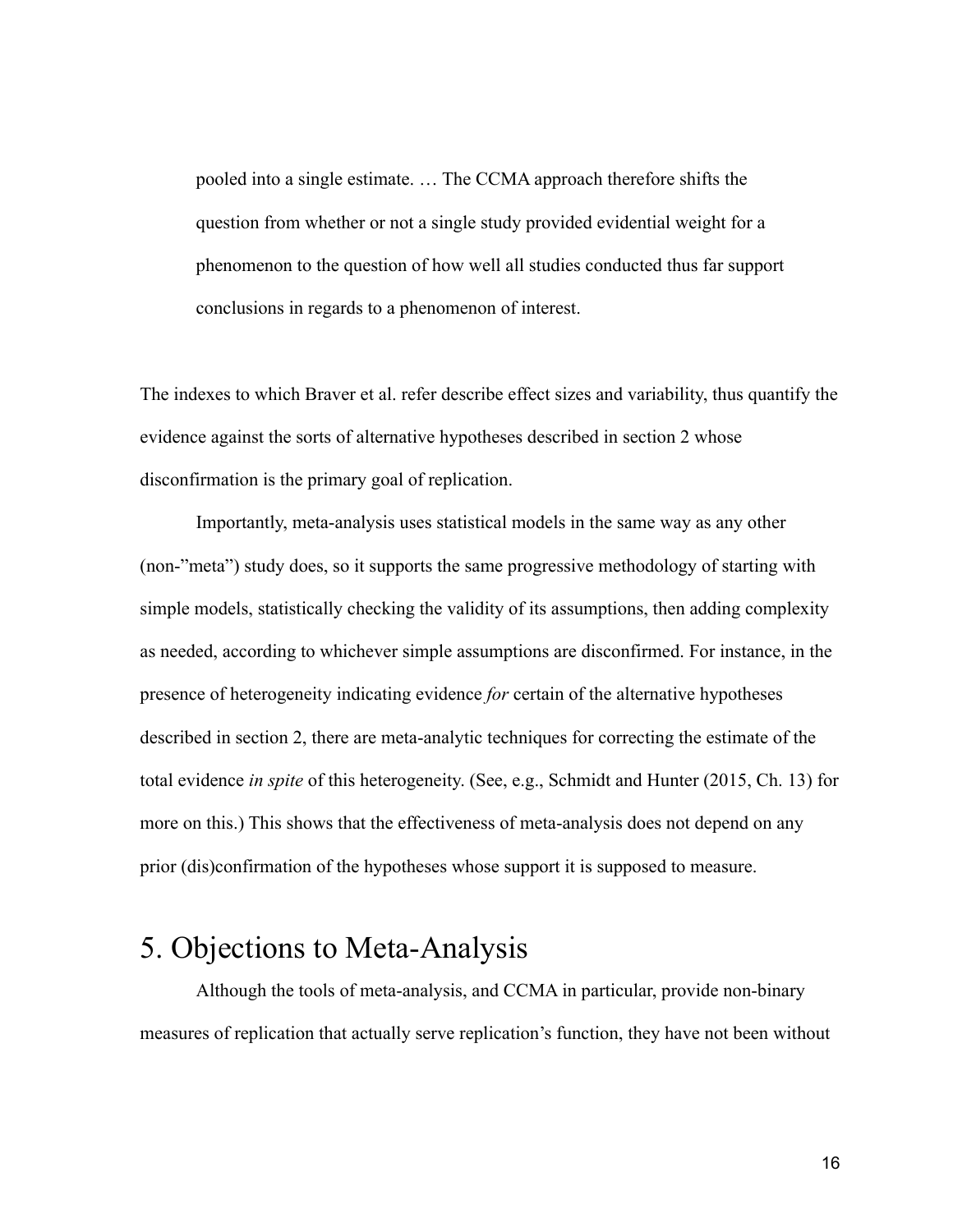criticism. Here I briefly review and rebut two of these. The first sort of criticism, which is very common in the scientific literature, is that meta-analysis is susceptible to publication and reporting bias (Fidler and Wilcox 2018, §2.2). "Publication bias" names the fact that the publication of scientific results is not independent of the contents and goals of those results; it is typically biased towards positive, novel results, and away from negative ones and replications. "Reporting bias" labels the fact that not all data that scientists collect are reported in their published studies; the data published are biased towards those that support the aforementioned sorts of results and away from those that do not or are ambiguous. Since meta-analyses must operate on available studies, these procedural biases lead to biased conclusions about the existence and sizes of effects, stymying the self-correcting features that cumulative scientific evidence ought to afford (Romero 2016). Recent empirical studies of these biases moreover show that these biases can be large and systematic in practice, not just in theory (Kvarven et al. 2020).

I highlight two sorts of responses to this criticism. First, the mentioned biases affect the ability of *all* replication criteria to fulfill their confirmatory goal. It does not affect meta-analysis uniquely or especially. Second, in contrast with binary replication, the quantitative nature of meta-analytic methods permits tools for detecting and correcting these biases, both through the techniques described in section 4 and through novel methods continuously being developed (Carter et al. 2019). Through computer simulation, Bruner and Holman (2019) found that a hypothetical meta-analyst employing some of these techniques

17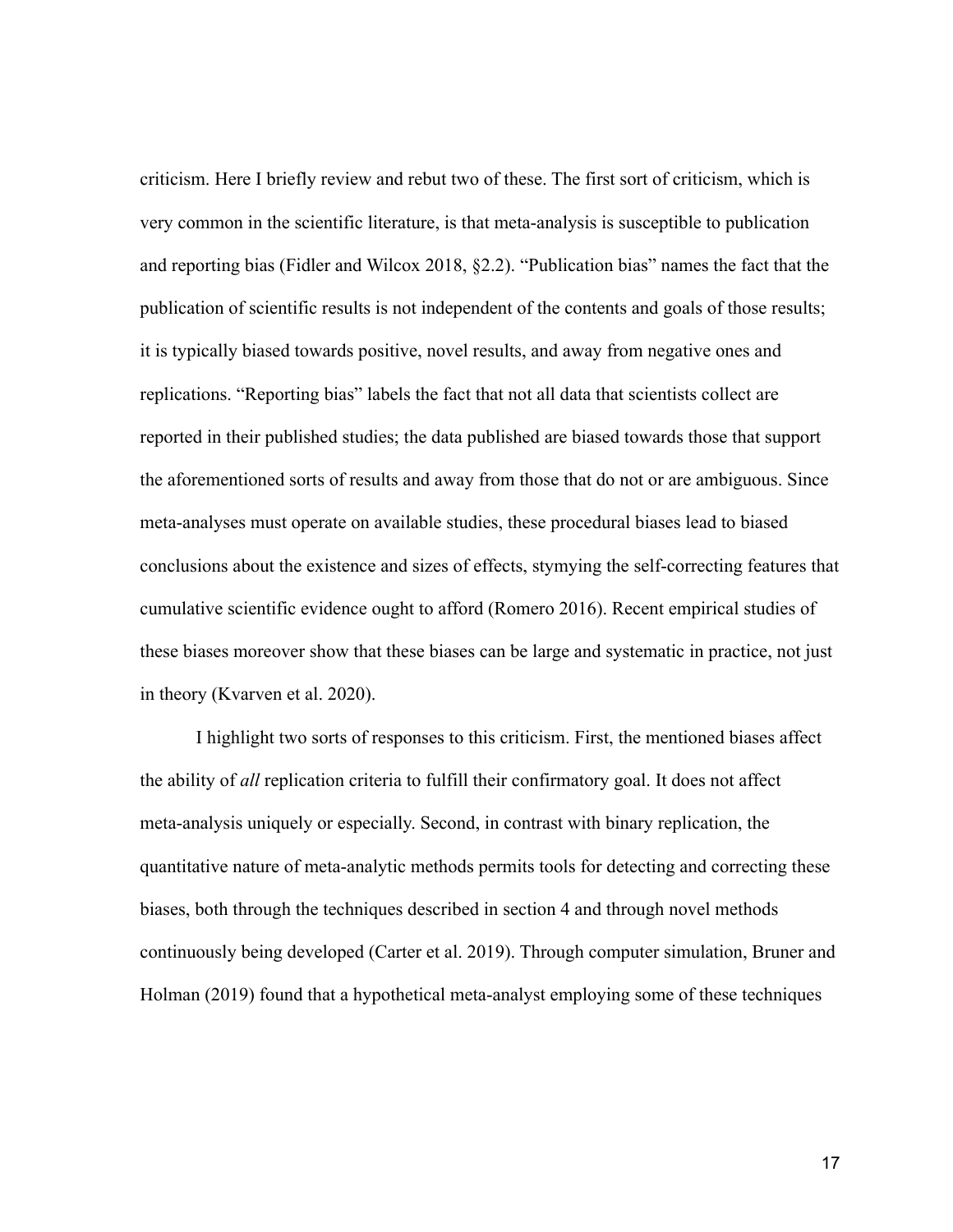in the situations for which they are designed restored self-correction to the synthesis of the hypothetical studies' evidence.

The second sort of criticism of meta-analytic methods mirrors my first criticism of binary methods, namely that they involve a kind of objectionable conventionality. Stegenga (2011), for instance, has pointed out that in practice meta-analysts have many choices to make in their studies, several options for which seem to be equally legitimate but which lead to different conclusions. However, I follow Holman (2019) in observing that this seeming underdetermination is transient, and can be resolved through the continual improvement of meta-analytic methods and the consensus-seeking procedures of mutual internal criticism within a scientific community (cf. Jukola 2015).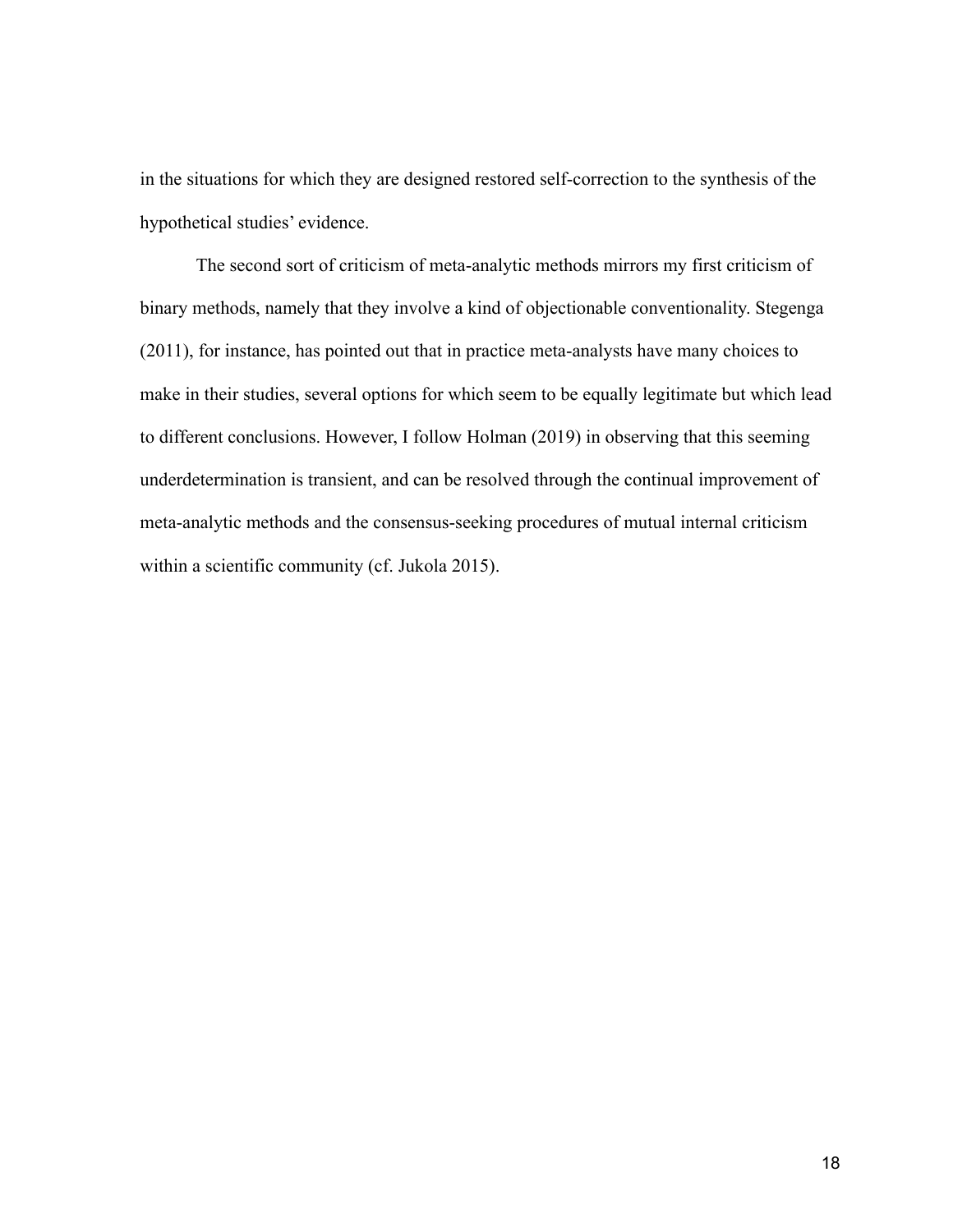#### References

- Baker, Monya. 2016. "1,500 scientists lift the lid on reproducibility." *Nature* 533 (7604): 452–54.
- Begley, C. Glenn, and Lee M. Ellis. 2012. "Raise Standards for Preclinical Cancer Research: Drug Development." *Nature* 483 (7391): 531–33.
- Borenstein, Micahel, Larry V. Hedges, Julian P. T. Higgins, and Hannah R. Rothstein. 2021. *Introduction to Meta-Analysis*. 2nd edn. Oxford: John Wiley & Sons.
- Braver, Sanford L., Felix J. Thoemmes, and Robert Rosenthal. 2014. "Continuously Cumulating Meta-Analysis and Replicability." *Perspectives on Psychological Science* 9 (3): 333–42.
- Bruner, Justin P., and Bennett Holman. 2019. "Self-Correction in Science: Meta-Analysis, Bias and Social Structure." *Studies in History and Philosophy of Science* 78:93–97.
- Camerer, Colin F, Anna Dreber, Eskil Forsell, Teck-Hua Ho, Jürgen Huber, Magnus Johannesson, Michael Kirchler, et al. 2016. "Evaluating Replicability of Laboratory Experiments in Economics." *Science* 351 (6280): 1433–36.
- Camerer, Colin F., Anna Dreber, Felix Holzmeister, Teck-Hua Ho, Jürgen Huber, Magnus Johannesson, Michael Kirchler, et al. 2018. "Evaluating the Replicability of Social Science Experiments in *Nature* and *Science* between 2010 and 2015." *Nature Human Behaviour* 2 (9): 637–44.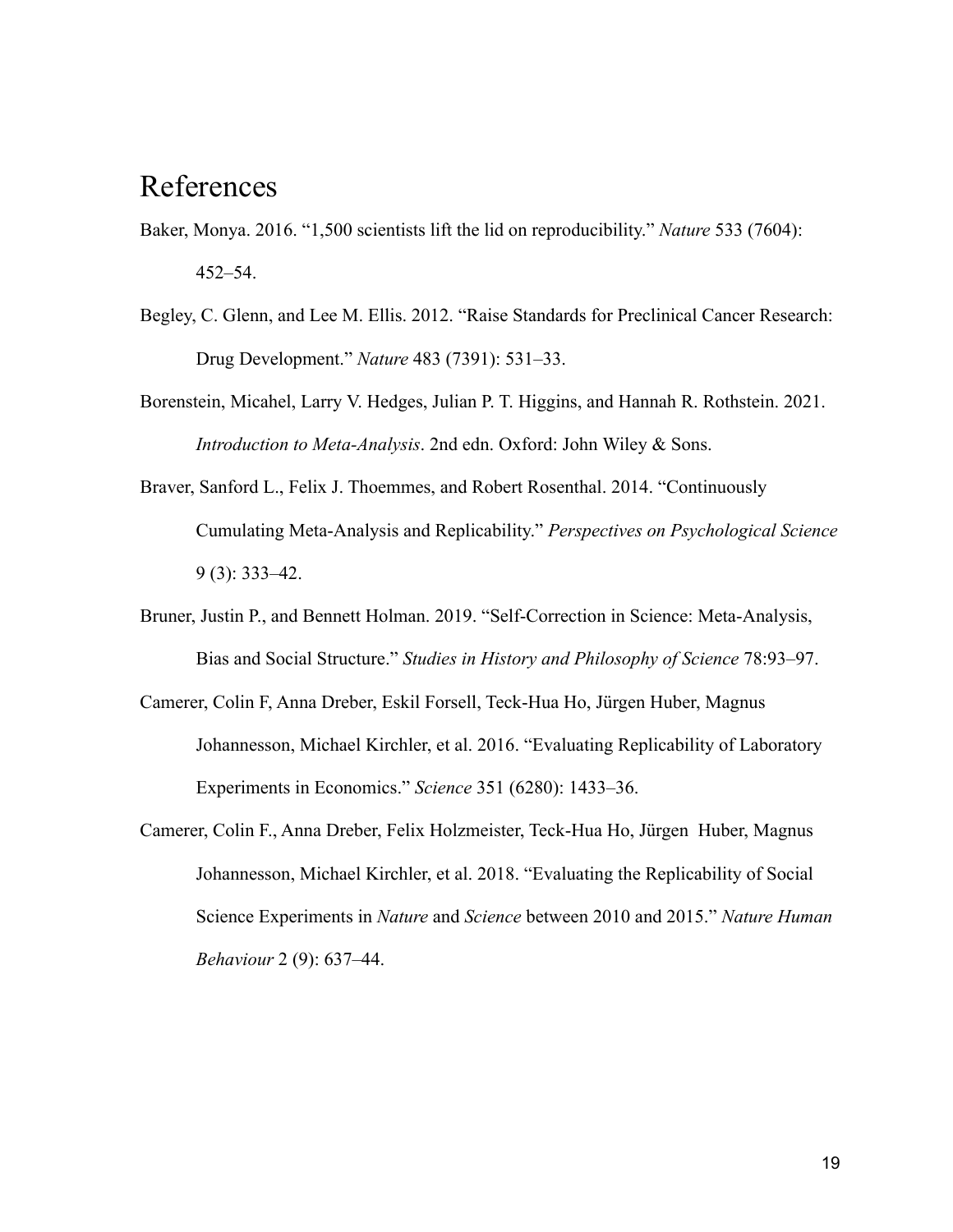Carter, Evan C., Felix D. Schönbrodt, Will M. Gervais, and Joseph Hilgard. 2019.

"Correcting for Bias in Psychology: A Comparison of Meta-Analytic Methods." *Advances in Methods and Practices in Psychological Science* 2 (2): 115–44.

- Cartwright, Nancy. 1991. "Replicability, Reproducibility, and Robustness: Comments on Harry Collins." *History of Political Economy* 23 (1): 143–55.
- Crupi, Vincenzo. 2021. "Confirmation." In *The Stanford Encyclopedia of Philosophy,* ed. Edward N. Zalta. Spring 2021 edn. Metaphysics Research Lab, Stanford University.

Feest, Uljana. 2019. "Why Replication is Overrated." *Philosophy of Science* 86 (5): 895–905.

- Fidler, Fiona, and John Wilcox. 2018. "Reproducibility of Scientific Results." In *The Stanford Encyclopedia of Philosophy*, ed. Edward N. Zalta. Winter 2018 edn. Metaphysics Research Lab, Stanford University.
- Fletcher, Samuel C. 2021a. "The Role of Replication in Psychological Science." *European Journal for Philosophy of Science* 11 (23): 1–19.
- Fletcher, Samuel C. 2021b. "How (Not) to Measure Replication." *European Journal for Philosophy of Science* 11 (57): 1–27.
- Fletcher, Samuel C., and Conor Mayo-Wilson. Forthcoming. "Evidence in Classical Statistics." In *Routledge Handbook of the Philosophy of Evidence*, eds. Maria Lasonen-Aarnio and Clayton Littlejohn. London: Routledge.
- Gómez, Omar S., Natalia Juristo, and Sira Vegas. 2010. "Replications Types in Experimental Disciplines." In *Proceedings of the 2010 ACM-IEEE international symposium on*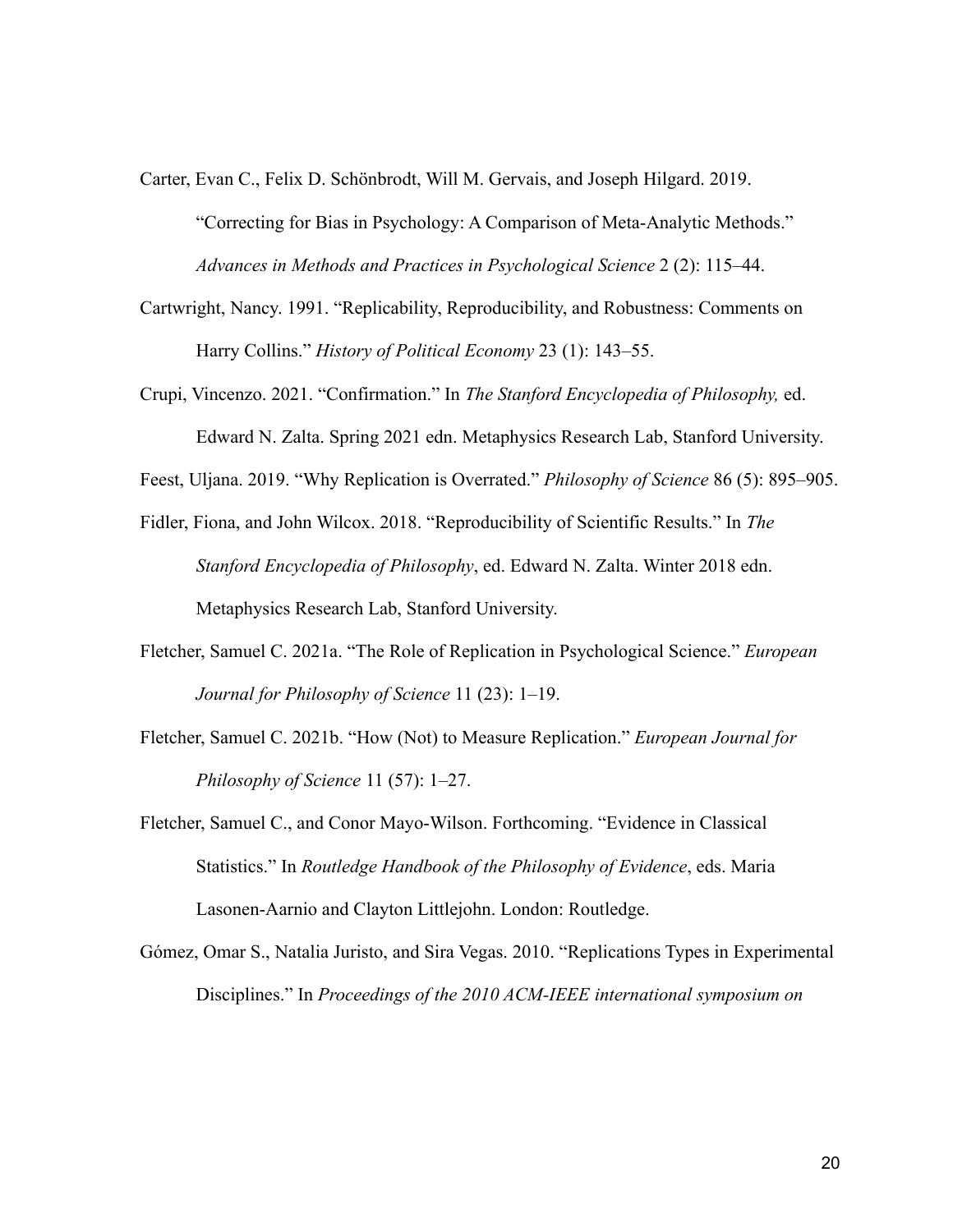*empirical software engineering and measurement, ESEM '10*, 1–10. New York: Association for Computing Machinery.

Holman, Bennett. 2019. "In Defense of Meta-Analysis." *Synthese* 196 (8): 3189–211.

- Jukola, Saana. 2015. "Meta-Analysis, Ideals of Objectivity, and the Reliability of Medical Knowledge." *Science & Technology Studies* 28 (3): 101–20.
- Klein, Richard A. Michaelangelo Vianello, Fred Hasselman, Byron G. Adams, Reginald B. Adams Jr., Sinan Alper, Mark Aveyard, et al. 2018. "Many Labs 2: Investigating Variation in Replicability Across Samples and Settings." *Advances in Methods and Practices in Psychological Science* 1 (4): 443–90.
- Kvarven, Amanda, Eirik Strømland, and Magnus Johannesson. 2020. "Comparing Meta-Analyses and Preregistered Multiple-Laboratory Replication Projects." *Nature Human Behaviour* 4 (4): 423–34.
- Leonelli, Sabina. 2018. "Rethinking Reproducibility as a Criterion for Research Quality." In *Including a Symposium on Mary Morgan: Curiosity, Imagination, and Surprise (Volume 36B of Research in the History of Economic Thought and Methodology)*, eds. Marcel Boumans and Hsiang-Ke Chao, 129–46. Bingley: Emerald Publishing Ltd.

Machery, Edouard. 2020. "What Is a Replication?" *Philosophy of Science* 87 (4): 545–67.

- Mayo, Deborah G. 1996. *Error and the Growth of Experimental Knowledge*. Chicago: University of Chicago Press.
- Mayo, Deborah G. 2018. *Statistical Inference as Severe Testing*. Cambridge: Cambridge University Press.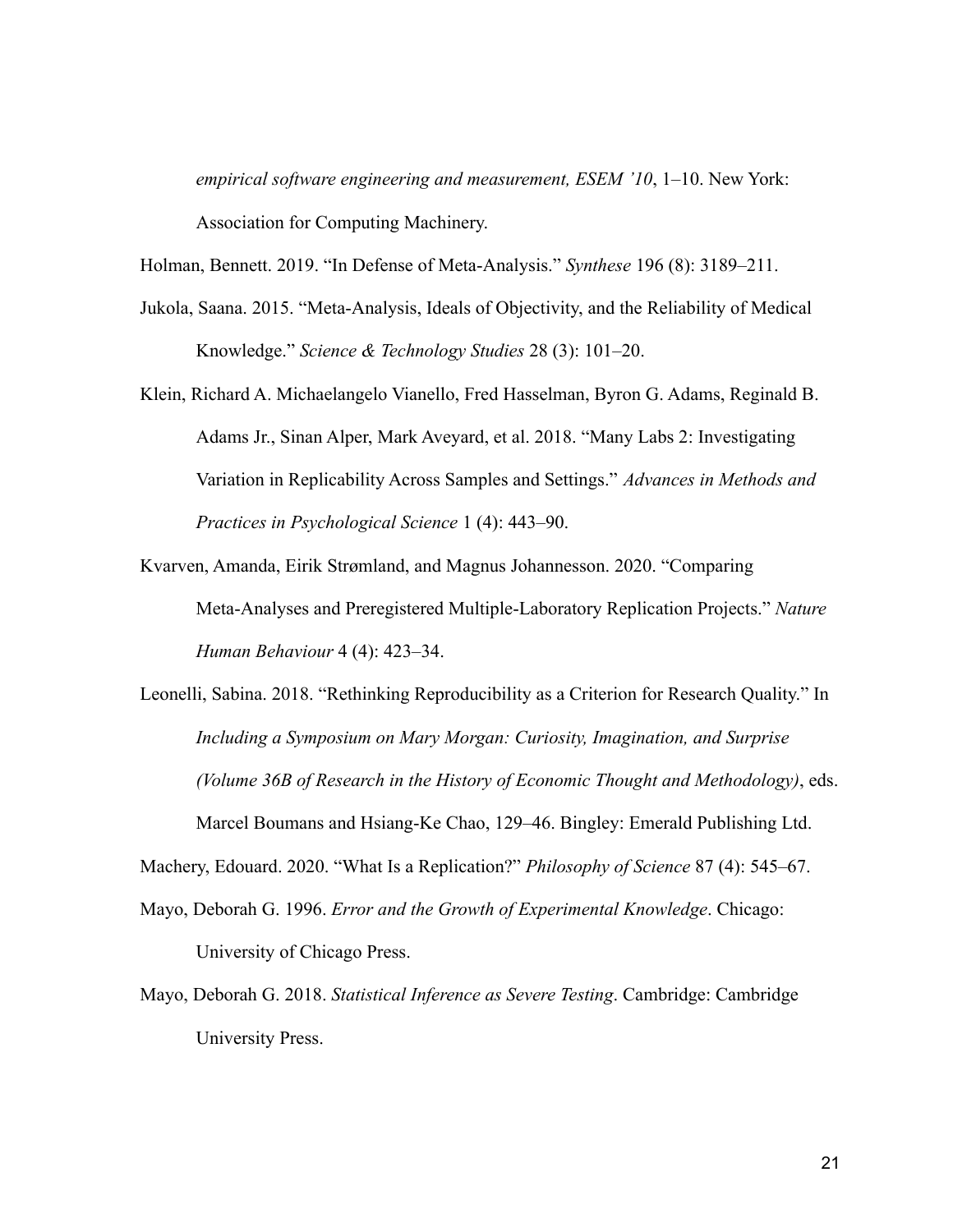- Maxwell, Scott E., Micahel Y. Lau, and George S. Howard. 2015. "Is Psychology Suffering from a Replication Crisis? What Does 'failure to replicate' Really Mean?" *American Psychologist* 70 (6): 487–98.
- Mobley, Aaron, Suzanne K. Linder, Russell Braeuer, Lee M. Ellis, and Leonard Zwelling. 2013. "A Survey on Data Reproducibility in Cancer Research Provides Insights into Our Limited Ability to Translate Findings from the Laboratory to the Clinic." *PLoS ONE* 8 (5): e63221.
- Moonesinghe, Ramal, Muin J. Khoury, and A. Cecile. J. W. Janssens. 2007. "Most Published Research Findings Are False—But a Little Replication Goes a Long Way." *PLoS Medicine* 4 (2): e28.
- Nosek, Brian A., and Timothy M. Errington. 2020. What is Replication? *PLoS Biology* 18 (3): e3000691.
- Open Science Collaboration (OSC). 2015. "Estimating the Reproducibility of Psychological Science." *Science* 349 (6251): 943–51.

Popper, Karl R. 1959. *The Logic of Scientific Discovery*. London: Routledge.

Romero, Felipe. 2016. "Can the Behavioral Sciences Self-Correct? A Social Epistemic Study." *Studies in History and Philosophy of Science*,60:55–69.

Romero, Felipe. 2019. "Philosophy of science and the replicability crisis." *Philosophy Compass* 14 (11): e12633.

Schmidt, Stefan. 2009. "Shall We Really Do It Again? The Powerful Concept of Replication is Neglected in the Social Sciences." *Review of General Psychology* 13 (2): 90–100.